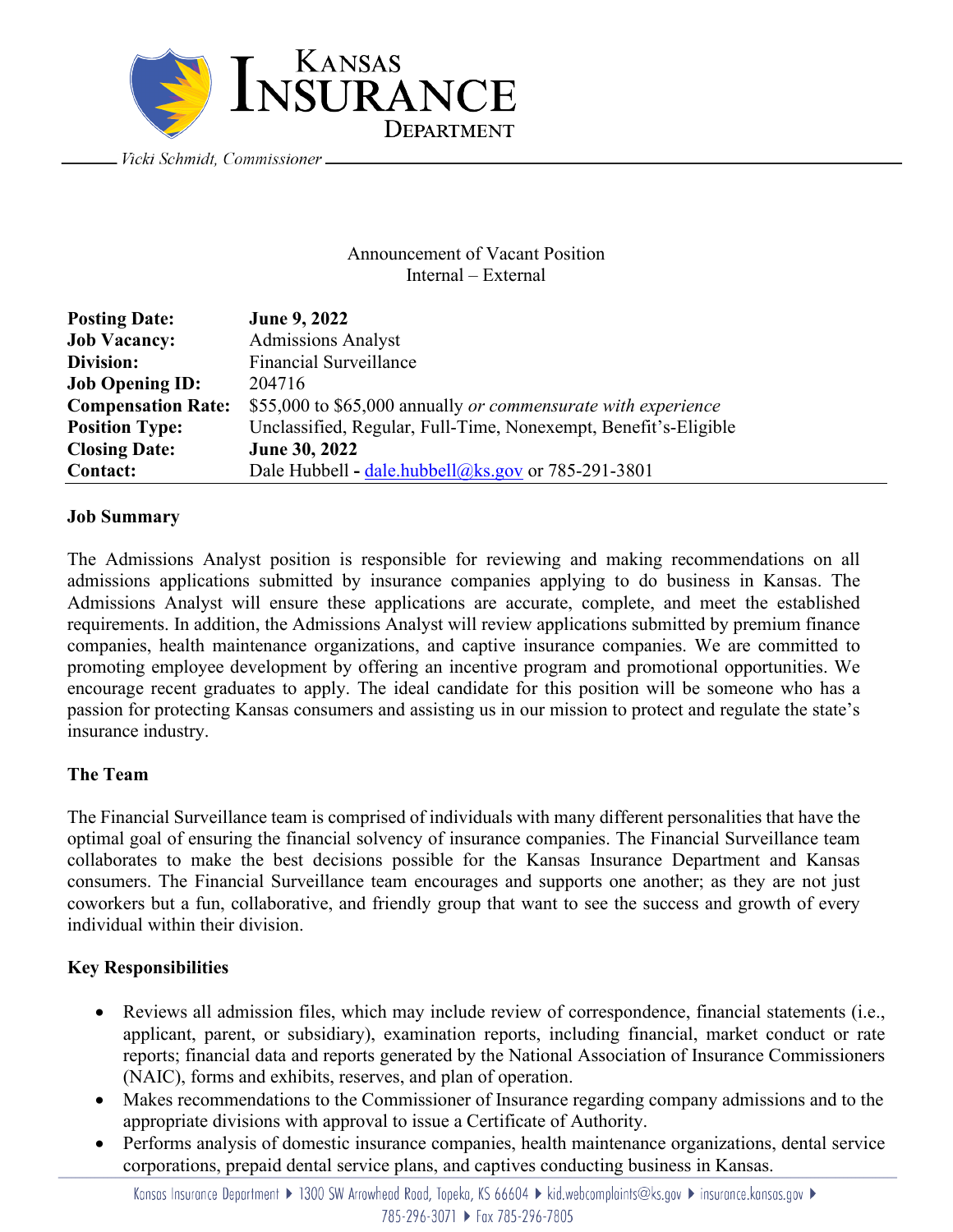- Responds to inquiries from insurance companies, the NAIC, other agencies, other divisions within the Department and the industry through the research of company files, statutes, regulations and departmental positions and procedures.
- Reviews financial information of additional entities provided by other divisions within the Department and makes recommendations for authority in Kansas, solely based on the financial information review. This includes, but is not limited to, third-party administrators, risk-retention groups, and professional employer organizations.
- Maintains internal electronic records and files pertaining to domestic and foreign companies subject to delinquency proceedings (e.g., rehabilitation and liquidation) and corresponds, as necessary, with the Kansas Insurance Guaranty Association and Kansas Life and Health Insurance Guaranty Association.

# **Qualifications**

Required:

• Bachelor's degree in accounting, finance, business administration from an accredited college or university; or a bachelor's degree in related field.

Successful completion of the following courses is required:

- Accounting Fundamentals (6 credit hours)
- Finance or Economics (3 credit hours)
- Business Law (3 credit hours)
- Management (3 credit hours)

Desired skills and attributes:

- Accepting of feedback to improve current and future work products
- Detail-oriented
- Diligent
- Excellent verbal and written communication skills-written communication should be clean and concise with correct spelling and grammar
- Problem solver- can research and propose solutions to issues that arise
- Responsible
- Self-motivated

Other Requirements:

- As a condition of employment, candidates are subject to a pre-employment screening process to include name-based criminal history records check and reference/background check of past and present employers.
- Verification of identity and employment eligibility to work in the U.S. is required by federal law.
- Veteran's Preference Eligible please visit <http://da.ks.gov/ps/aaa/recruitment/veterans.htm> for additional information.
- Tax Clearance Certificate required, please visit:<https://www.ksrevenue.org/taxclearance.html>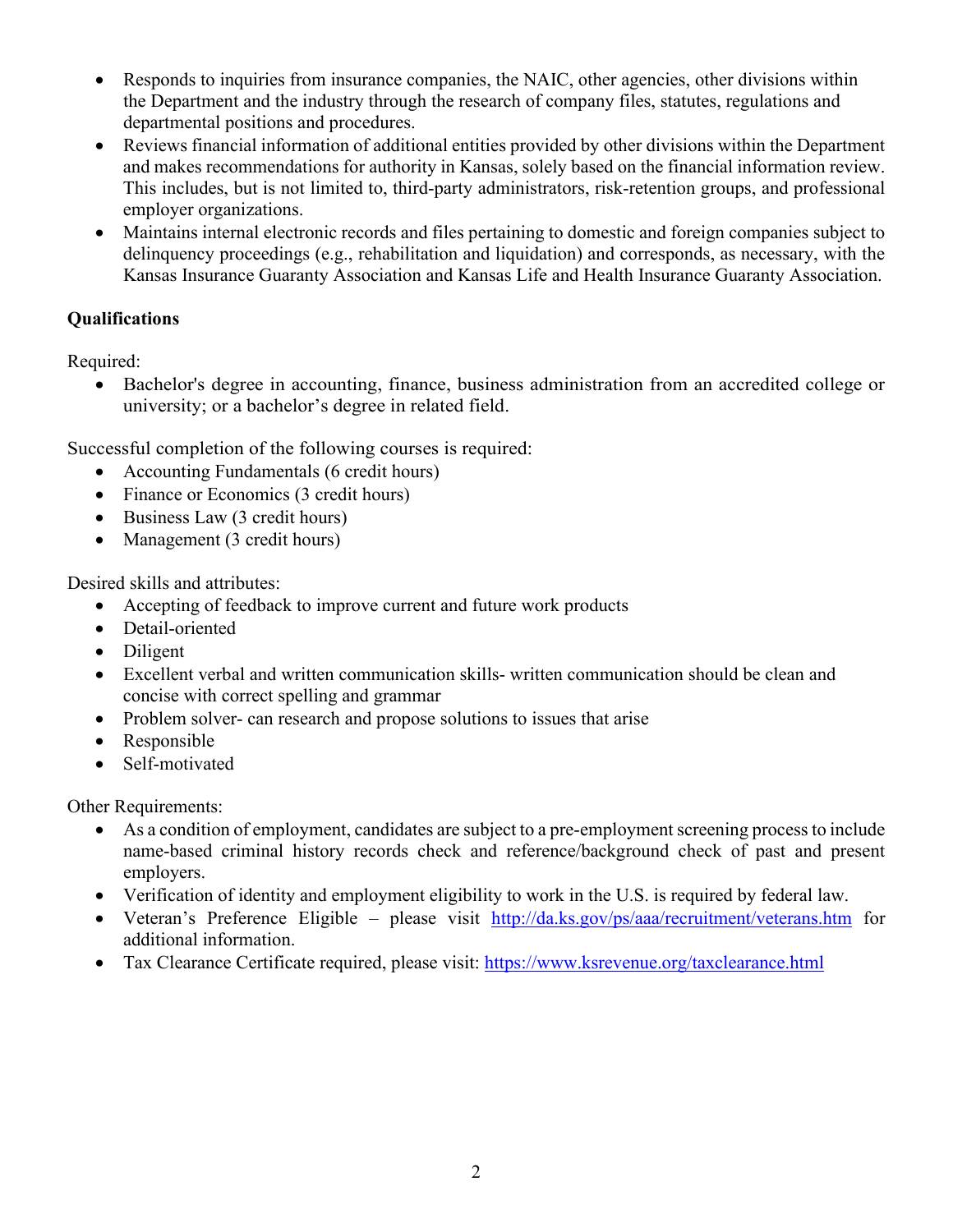### **What We Have to Offer**

The Kansas Insurance Department has a comprehensive benefits package that includes no waiting period for health insurance coverage, paid sick and vacation leave, paid parental leave after 180 days of employment, paid State holidays, retirement plans, and deferred compensation programs. We have a family-oriented work environment and support personal and professional growth by offering significant financial incentives for attainment of relevant credentials such as the Accredited Financial Examiner (AFE), Certified Financial Examiner (CFE), and Automated Examiner Specialist (AES) as well as substantial promotional opportunities. We provide an outstanding work-life balance with a chance to work up to two days a week remotely after six months of employment with the Department. Our beautifully renovated office is near Wanamaker Road with free parking and easy access to I-70. We would love for you to join our outstanding team and help us in our mission to "Regulate, Educate & Advocate."

# **How To Apply:**

**Step 1:** Create an Account at the State of Kansas Careers website at: [https://admin.ks.gov/services/state](https://admin.ks.gov/services/state-employment-center/sec-home)[employment-center/sec-home](https://admin.ks.gov/services/state-employment-center/sec-home)

**Step 2:** Once you have created an account, complete the online State of Kansas application form and upload the other required documents.

- Kansas Tax Clearance Certificate
- Resume
- Cover letter
- Transcripts
- Veterans' Preference K.S.A. 73-201(c) Form and DD-214, if applicable.

**Recruiter Contact**: Dale Hubbell **Phone:** 785-291-3801 **Fax:** 785-296-8848 **Email:** [dale.hubbell@ks.gov](mailto:dale.hubbell@ks.gov)

# **What to Expect Next:**

Your application will be reviewed, and we will evaluate your qualifications based on the materials that you submit. Therefore, the materials that you submit must be complete and fully discuss how you meet the minimum, other, and preferred qualifications, if applicable. After your application is evaluated, you may be contacted for further information or to schedule an interview.

**KANSAS TAX CLEARANCE CERTIFICATE REQUIRED:** Each applicant applying for a State of Kansas job vacancy must obtain a valid and up to date Kansas Certificate of Tax Clearance. For more information and to obtain a Kansas Certificate of Tax Clearance go to the Kansas Department of Revenue's website at: [http://www.ksrevenue.org/taxclearance.html.](http://www.ksrevenue.org/taxclearance.html) This is in accordance with Executive Order 2004-03. If you need assistance with the tax clearance, please contact 785-296-3199.

#### **If you have questions, please do not hesitate to contact us at 785-291-3801.**

*Individuals with disabilities are encouraged to contact the Recruiter if reasonable accommodations are needed for any part of the application or hiring process.*